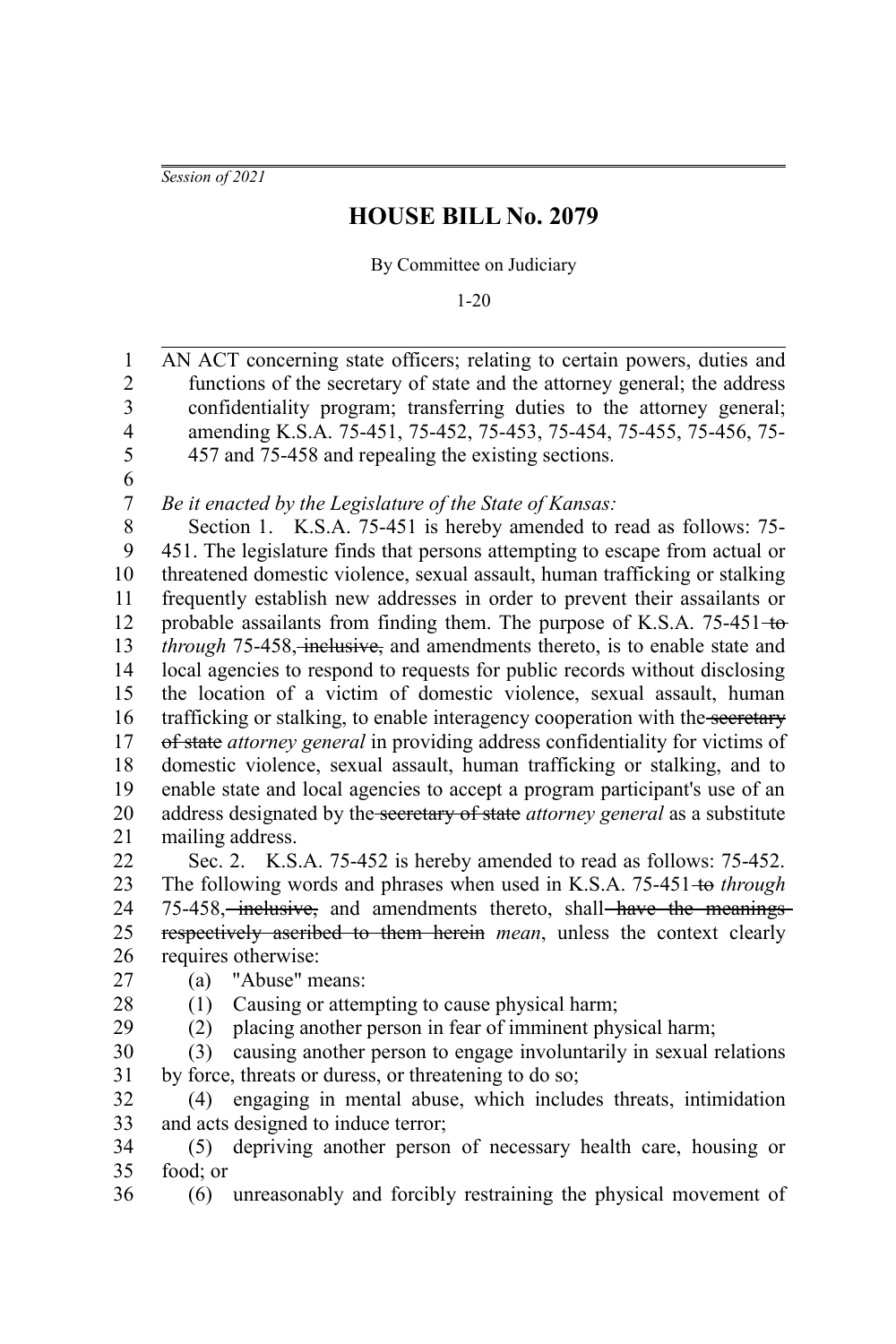another. 1

(b) "Confidential address" means a residential street address, school street address or work street address of an individual, as specified on the individual's application to be a program participant under K.S.A.  $75-451 \pm 0.$ *through* 75-458, *inclusive*, and amendments thereto. 2 3 4 5

(c) "Confidential mailing address" means an address that is recognized for delivery by the United States postal service. 6 7

(d) "Domestic violence" means abuse committed against a victim or the victim's spouse or dependent child by: 8 9

(1) A current or former spouse of the victim;

(2) a person with whom the victim shares parentage of a child in common; 11 12

(3) a person who is cohabitating with, or has cohabitated with, the victim; 13 14

15

10

(4) a person who is related by blood or marriage; or

(5) a person with whom the victim has or had a dating or engagement relationship. 16 17

(e) "Program participant" means a person certified as a program participant under K.S.A. 75-453, and amendments thereto. 18 19

(f) "Enrolling agent" means state and local agencies, law enforcement offices, nonprofit agencies and any others designated by the secretary of state attorney general that provide counseling and shelter services to victims of domestic violence, sexual assault, human trafficking or stalking. 20 21 22 23

(g) "Sexual assault" means an act which if committed in this state would constitute any crime defined in article 35 of chapter 21 of the Kansas Statutes Annotated, prior to their repeal, or article 55 of chapter 21 of the Kansas Statutes Annotated, or K.S.A. 2020 Supp. 21-6419 through 21-6422, and amendments thereto. 24 25 26 27 28

(h) "Stalking" means an act which if committed in this state would constitute "stalking" as defined by K.S.A. 60-31a01, and amendments thereto. 29 30 31

(i) "Human trafficking" means an act which if committed in this state would constitute the crime of human trafficking as defined by K.S.A. 21- 3446, prior to its repeal, or K.S.A. 2020 Supp.  $21-5426(a)$ , and amendments thereto. 32 33 34 35

Sec. 3. K.S.A. 75-453 is hereby amended to read as follows: 75-453. (a) An adult person, an adult family member residing with the victim, a parent or guardian acting on behalf of a minor, or a guardian acting on behalf of an incapacitated person, may apply by and through an enrolling agent to have an address designated by the secretary of state *attorney general* serve as the person's address or the address of the minor or incapacitated person. Program participants shall not apply directly to the secretary of state *attorney general*. The secretary of state *attorney general* 36 37 38 39 40 41 42 43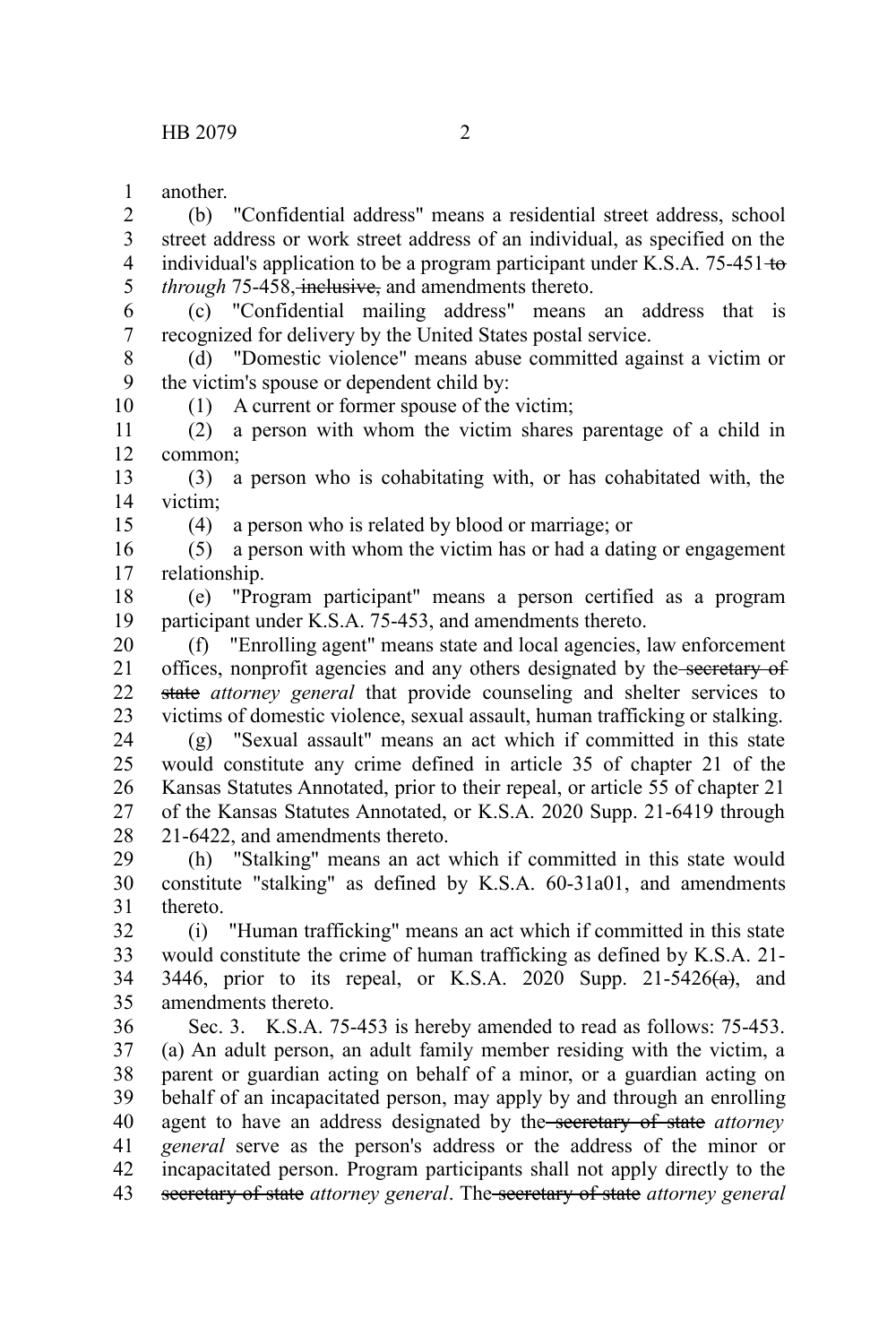1 2 3

shall approve an application if it is filed in the manner and on the form prescribed by the secretary of state *attorney general,* signed by the applicant and enrolling agent under penalty of perjury and providing*, and*

*it contains all of the following*: 4

(1) A statement by the applicant that the applicant has good reason to believe that the applicant, or the minor or incapacitated person on whose behalf the application is made, is a victim of domestic violence, sexual assault, human trafficking or stalking and: 5 6 7 8

 $\overrightarrow{(i)}(A)$  That the applicant fears for the applicant's safety or the applicant's children's safety or the safety of the minor or incapacitated person on whose behalf the application is made; or 9 10 11

 $(ii)(2)$  that by virtue of living with an enrolled program participant, the applicant fears that the knowledge or publication of the applicant's whereabouts will put the enrolled participant in danger. 12 13 14

(2) A designation of the secretary of state *attorney general* as agent for purposes of service of process and for the purpose of receipt of mail. 15 16

(3) The confidential mailing address where the applicant can be contacted by the secretary of state *attorney general*, and the phone number or numbers where the applicant can be called by the secretary of state *attorney general*. 17 18 19 20

(4) The confidential address or addresses that the applicant requests not be disclosed for the reason that disclosure will increase the risk of domestic violence, sexual assault, human trafficking or stalking. 21 22 23

(5) Evidence that the applicant or the minor or incapacitated person on whose behalf the application is made, is a victim of domestic violence, sexual assault, human trafficking or stalking, or is an adult family member residing with the victim. This evidence may include any of the following: 24 25 26 27

(A) Law enforcement, court or other federal, state or local government records or files. 28 29

(B) Documentation from a public or private entity that provides assistance to victims of domestic violence, sexual assault, human trafficking or stalking. 30 31 32

(C) Documentation from a religious, medical or other professional from whom the applicant has sought assistance in dealing with the alleged domestic violence, sexual assault, human trafficking or stalking. 33 34 35

(D) Other forms of evidence as determined by the secretary of state *attorney general*. 36 37

(6) A statement of whether there are any existing court orders involving the applicant for child support, child custody or child visitation and whether there are any active court actions involving the applicant for child support, child custody or child visitation, the name and address of legal counsel of record and the last known address of the other parent or parents involved in those court orders or court actions. 38 39 40 41 42 43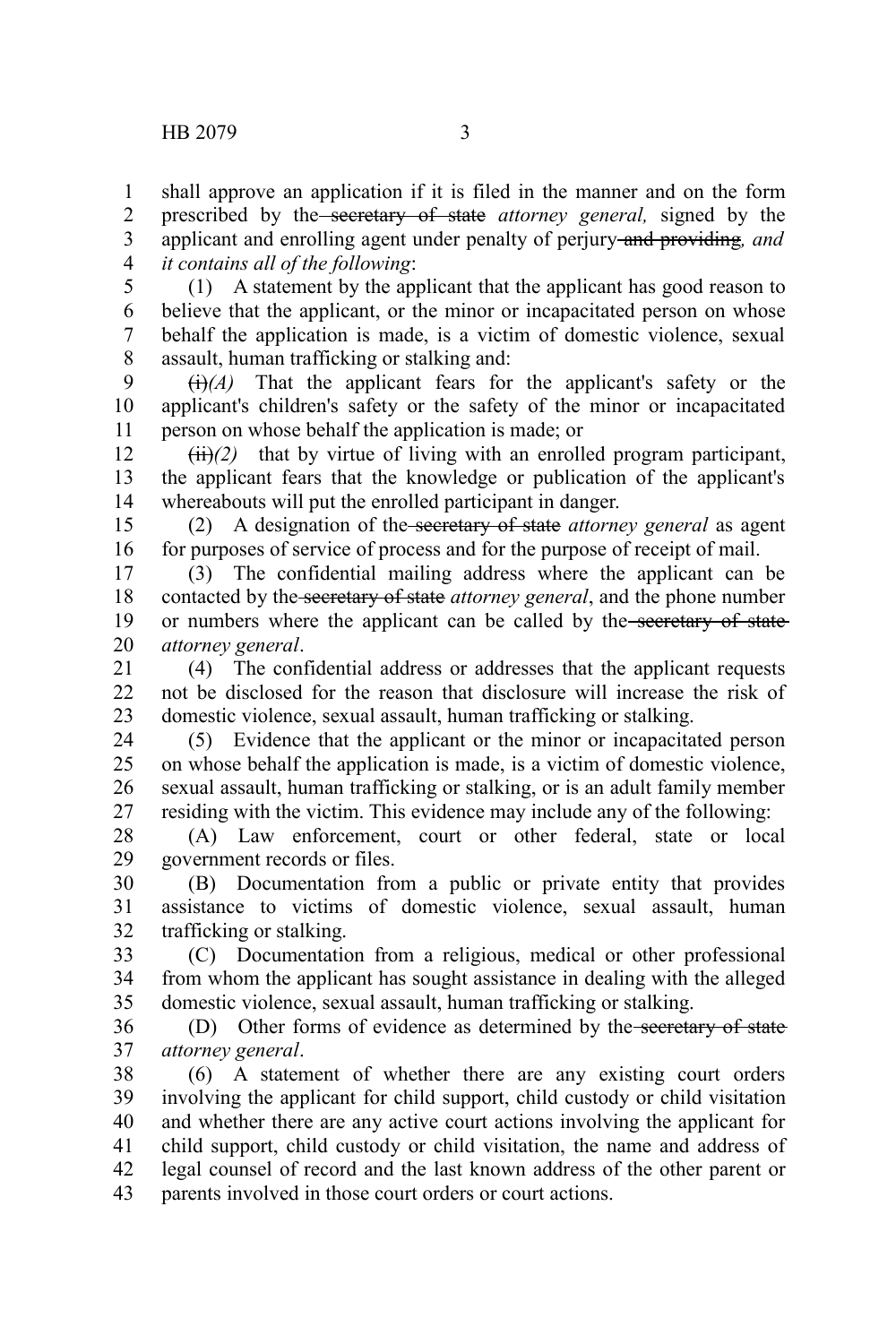(7) The signature of the applicant and of any individual or representative of any enrolling agent who assisted in the preparation of the application, and the date on which the applicant signed the application. 1 2 3

4 5

(b) Applications shall be filed in accordance with procedures prescribed by the secretary of state *attorney general*.

(c) Upon filing a properly completed application, the secretary of state *attorney general* shall certify the applicant as a program participant. Applicants shall be certified for four years following the date of filing unless the certification is withdrawn or invalidated before that date. The secretary of state shall by rule and regulation establish *attorney general shall adopt rules and regulations prescribing* a renewal procedure. 6 7 8 9 10 11

(d) Upon certification in the program, in any case where there are court orders or court actions identified in subsection  $(a)(6)$ , the secretary of state shall *attorney general*, within 10 days, *shall* notify the other parent or parents of the address designated by the secretary of state *attorney general* for the program participant and the designation of the secretary of state *attorney general* as agent for purpose of service of process. The notice shall be given by mail, return receipt requested, postage prepaid, to the last known address of the other parent to be notified. A copy shall also be sent to that parent's counsel of record. 12 13 14 15 16 17 18 19 20

(e) A person who falsely attests in an application that disclosure of the applicant's address would endanger the applicant's safety or the safety of the applicant's children or the minor or incapacitated person on whose behalf the application is made, or who knowingly provides false or incorrect information upon making an application, shall be punishable *may be prosecuted for, convicted of and punished* under K.S.A. 2020 Supp. 21- 5824, and amendments thereto, or other applicable statutes. 21 22 23 24 25 26 27

Sec. 4. K.S.A. 75-454 is hereby amended to read as follows: 75-454. (a) If the program participant obtains a legal name change after being certified as a program participant, the secretary of state *attorney general* shall cancel certification of the program participant. 28 29 30 31

(b) The secretary of state *attorney general* may cancel a program participant's certification if there is a change in the residential address from the one listed on the application, unless the program participant provides the secretary of state *attorney general* with seven days' prior notice of the change of address. 32 33 34 35 36

(c) The secretary of state *attorney general* may cancel certification of a program participant if mail forwarded by the secretary *attorney general* to the program participant's address is returned as nondeliverable. 37 38 39

(d) The secretary of state *attorney general* shall cancel certification of a program participant who applies using false information *knowingly provides false or incorrect information*. 40 41 42

Sec. 5. K.S.A. 75-455 is hereby amended to read as follows: 75-455. 43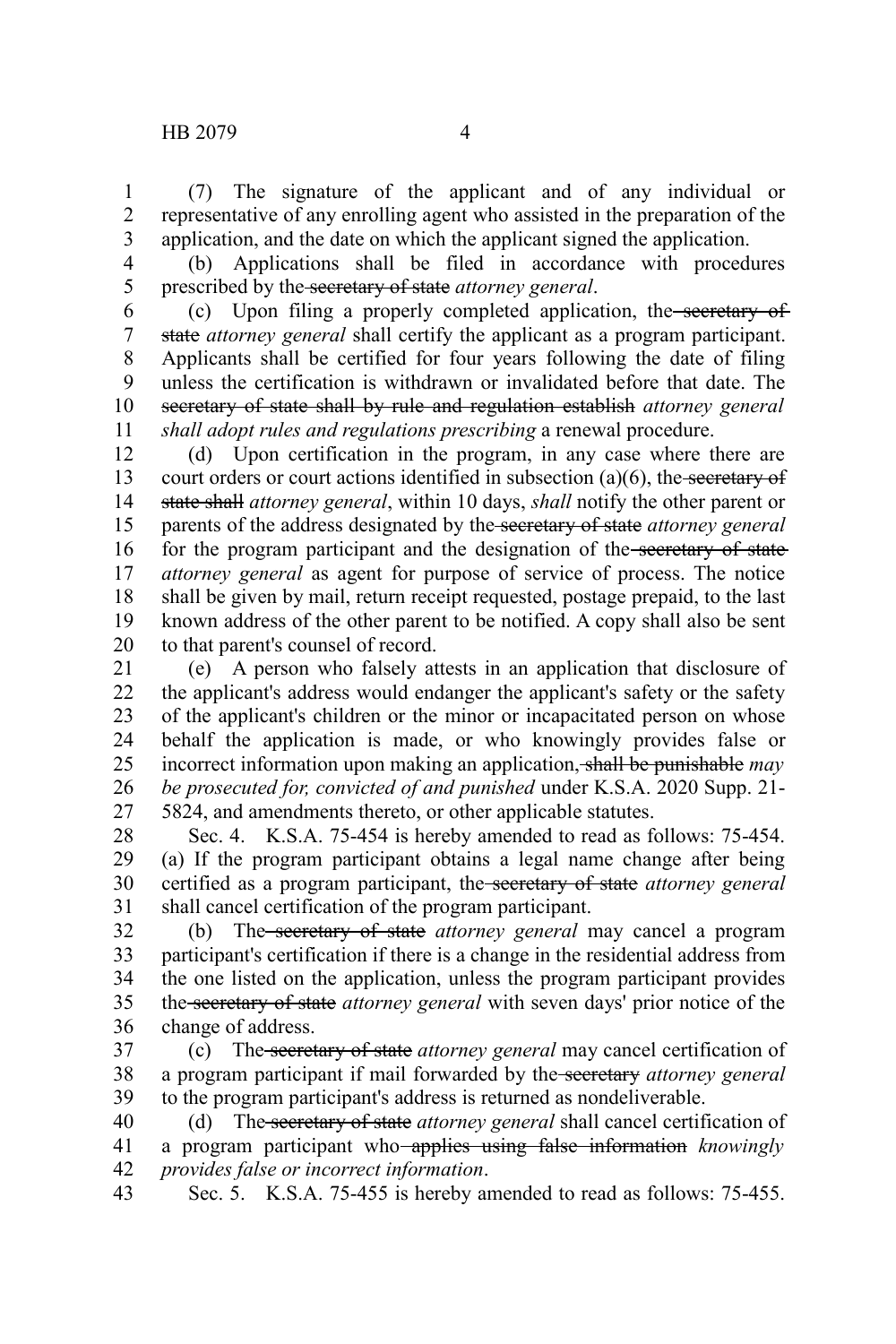(a) A program participant may request that state and local agencies use the address designated by the secretary of state *attorney general* as the participant's address. When creating a new public record or amending or updating an existing record, state and local agencies shall accept the address designated by the secretary of state *attorney general* as a program participant's substitute address, unless the secretary of state *attorney general* has determined that: 1 2 3 4 5 6 7

(1) The agency has a bona fide statutory or administrative requirement for the use of the address which would otherwise be confidential under K.S.A. 75-451<del> to</del> through 75-458, inclusive, and amendments thereto; and 8 9 10 11

(2) this address will be used only for those statutory and administrative purposes. 12 13

(b) A program participant may use the address designated by the secretary of state *attorney general* as the participant's work address. 14 15

(c) The office of the secretary of state *attorney general* shall forward all first class mail, and other items designated by rule and regulation *rules and regulations*, to the appropriate program participants. 16 17 18

Sec. 6. K.S.A. 75-456 is hereby amended to read as follows: 75-456. (a) The secretary of state *attorney general* is authorized to adopt rules and regulations for the proper implementation of K.S.A. 75-451 to *through* 75- 458, inclusive, and amendments thereto. 19 20 21 22

(b) (1) The secretary of state shall-preseribe by rule and regulation*adopt rules and regulations prescribing* voting procedures to maintain confidentiality of the addresses of program participants. 23 24 25

*(2) Except for rules and regulations, orders, directives and standards of the secretary of state relating to subsection (b)(1), all rules and regulations, orders, directives and standards of the secretary of state relating to K.S.A. 75-451 through 75-458, and amendments thereto, that are in effect on June 30, 2021, shall be deemed to be the rules and regulations, orders, directives and standards of the attorney general and shall continue to be effective until amended, revoked or nullified pursuant to law.* 26 27 28 29 30 31 32 33

*(c) Except for records, memoranda, writings, entries, prints, representations or combinations thereof of any act, transaction, occurrence or event of the secretary of state relating to subsection (b)(1), the attorney general shall have the legal custody of all records, memoranda, writings, entries, prints, representations or combinations thereof of any act, transaction, occurrence or event of the secretary of state relating to K.S.A. 75-451 through 75-458, and amendments thereto.* 34 35 36 37 38 39 40

Sec. 7. K.S.A. 75-457 is hereby amended to read as follows: 75-457. The secretary of state *attorney general* shall not make any records in a program participant's file available for inspection or copying, other than 41 42 43